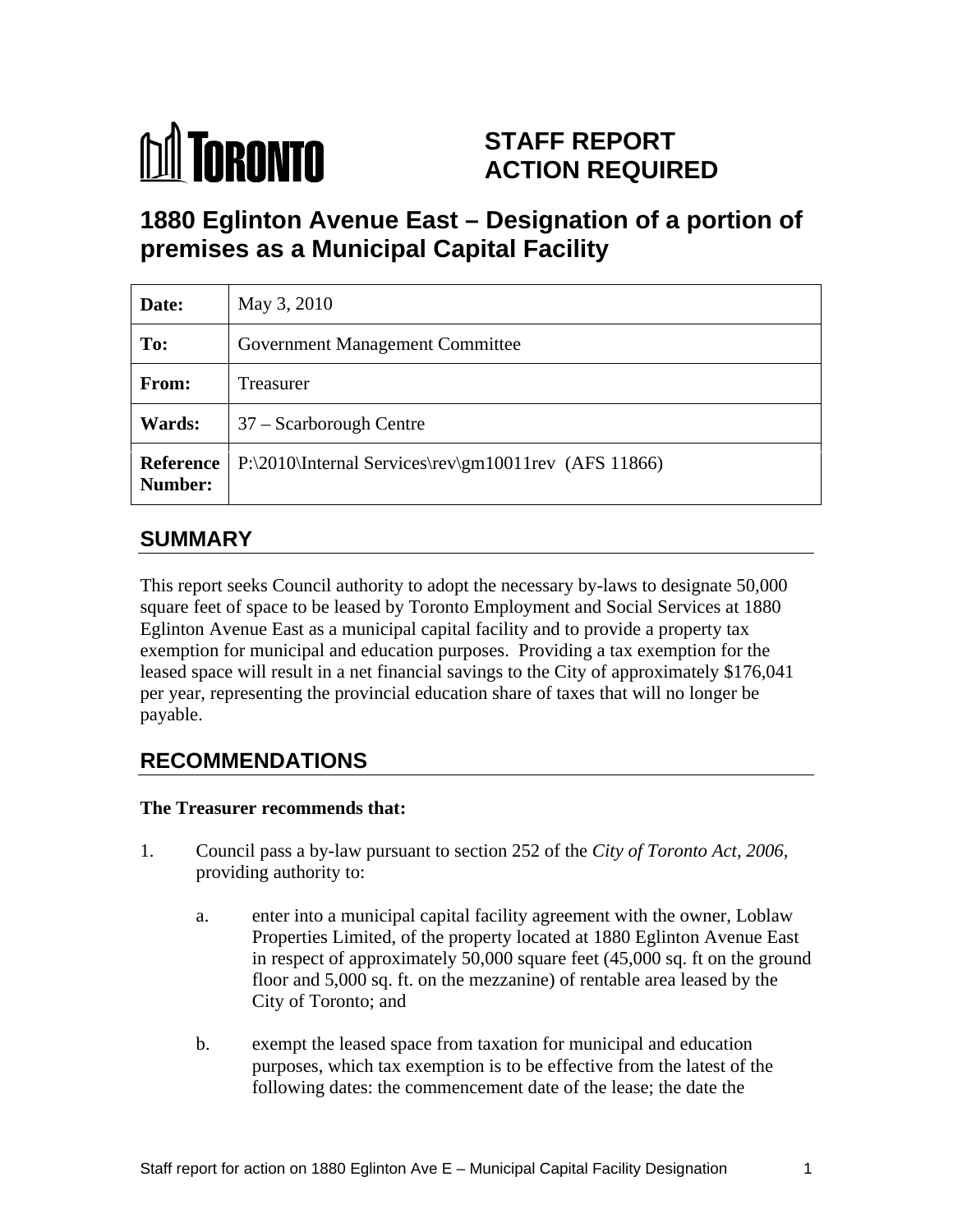municipal capital facility agreement is signed; or the date the tax exemption by-law is enacted;

- 2. The City Clerk be directed to give written notice of the by-law to the Minister of Education, the Municipal Property Assessment Corporation, the Toronto District School Board, the Toronto Catholic District School Board, the Conseil Scolaire de District du Centre-Sud-Ouest, and the Conseil Scolaire de District du Catholique Centre-Sud;
- 3. Authority be granted for the introduction of the necessary bills to give effect thereto; and
- 4. The appropriate City Officials be authorized and directed to take the necessary action to give effect thereto.

#### **Financial Impact**

The annual property taxes on the space to be leased by Toronto Employment and Social Services at 1880 Eglinton Avenue East are estimated at approximately \$407,899, comprised of a municipal portion of \$231,858 and a provincial education portion of \$176,041, based on 2010 estimated Current Value Assessment (CVA) and 2010 tax rates, including all capping adjustments.

The annual operating budget for Toronto Employment and Social Services includes amounts for rent (including any property taxes payable) on leased space, and as such there would be no net impact on the municipal portion of taxes from the exemption, as the decrease in municipal tax revenue would be offset by a corresponding reduction in the annual budgetary requirement for Toronto Employment and Social Services. However, making the leased space exempt would result in net savings to the City of approximately \$176,041, representing the provincial education share of taxes that would no longer be payable once the exemption takes effect (See Table 1).

| Table.                                                                      |
|-----------------------------------------------------------------------------|
| Financial Savings due to Property Tax Exemption – 1880 Eglinton Avenue East |
| $\mathbf{1}$<br>(Based on 2010 CVA and Tax Rates)                           |

|                                           | <b>Municipal</b><br><b>Taxes</b> | + Education<br>Taxes | = Total Budget<br>Requirement<br>for Property<br><b>Taxes</b> |
|-------------------------------------------|----------------------------------|----------------------|---------------------------------------------------------------|
| Amounts Payable if Taxable                | \$231,858                        | \$176,041            | \$407,899                                                     |
| Amounts Payable if Exempt                 | \$0                              |                      |                                                               |
| Gross Savings due to exemption: I         |                                  | \$407,899            |                                                               |
| Less Reduction in Municipal Tax Revenues: |                                  | $-$ \$231,858        |                                                               |
| Total Net Savings (annual):               |                                  | \$176,041            |                                                               |

The Deputy City Manager and Chief Financial Officer has reviewed this report and agrees with the financial impact information.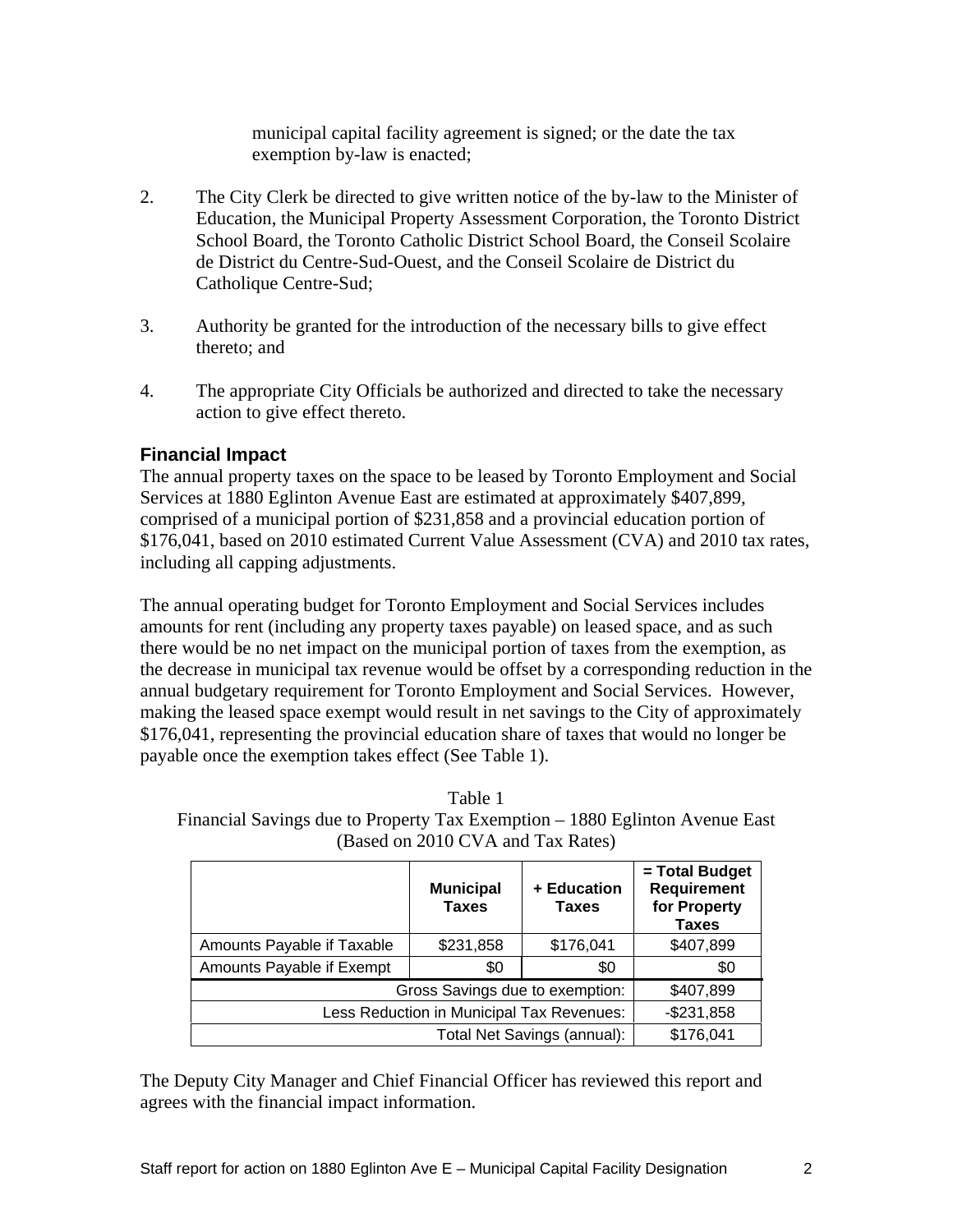### **DECISION HISTORY**

At its meeting on November 30 and December 1 and 2, 2009, City Council adopted a report (GM 26.29) of the Government Management Committee entitled: "Leased Space to Meet Toronto Employment and Social Services Recession Plan Requirements", granting authority for the City to enter into a lease agreement with the landlord to accommodate the expansion of service capacity for Toronto Employment and Social Services. The Real Estate Services Division and Loblaw Properties Limited have both signed a Lease Proposal letter and a lease agreement is currently in the process of being

finalized.<br>The staff report, appendix and Council decision document can be accessed at:

http://www.toronto.ca/legdocs/mmis/2009/gm/reports/2009-11-09-gm26  $c$ r.htm#GM26.29 <http://www.toronto.ca/legdocs/mmis/2009/gm/bgrd/backgroundfile-25123.pdf>

### **ISSUE BACKGROUND**

Toronto Employment and Social Services will be occupying 45,000 sq. ft. of space on the ground floor plus an additional 5,000 sq. ft. of rent free space on the mezzanine. The expected occupancy date is August 1, 2010 and the term of the lease is for a ten year period with the option to extend the lease for two additional 5 year terms.

## **COMMENTS**

Properties "owned" and "occupied" by a municipality or local board are exempt from taxation pursuant to section 3 of the *Assessment Act*. However, where a municipality or local board "leases" property that would normally be subject to taxation, this exemption does not apply.

Given that the space in question at 1880 Eglinton Avenue East will be leased by the City, as opposed to owned, the leased premises that will be used by Toronto Employment and Social Services is subject to taxation at commercial rates. Designating the portion of property leased by the City as a municipal capital facility and providing an exemption from taxes will reduce the monthly rental amount paid by Toronto Employment and Social Services. Although the exemption will result in a reduction in municipal tax revenues of \$231,858 per year, representing the municipal portion of taxes that will no longer be received by the City as tax revenue, this reduction will be offset by a corresponding decrease in Toronto Employment and Social Services operating budget requirement of the amount that would have been paid towards property taxes. Overall, the net savings to the City will be \$176,041 per year, representing the education portion of taxes that will no longer be payable to the Province.

The property tax exemption on the space that will be leased by Toronto Employment and Social Services will not apply unless City Council agrees to provide a tax exemption, by way of a municipal capital facility agreement under section 252 of the *City of Toronto Act, 2006.*